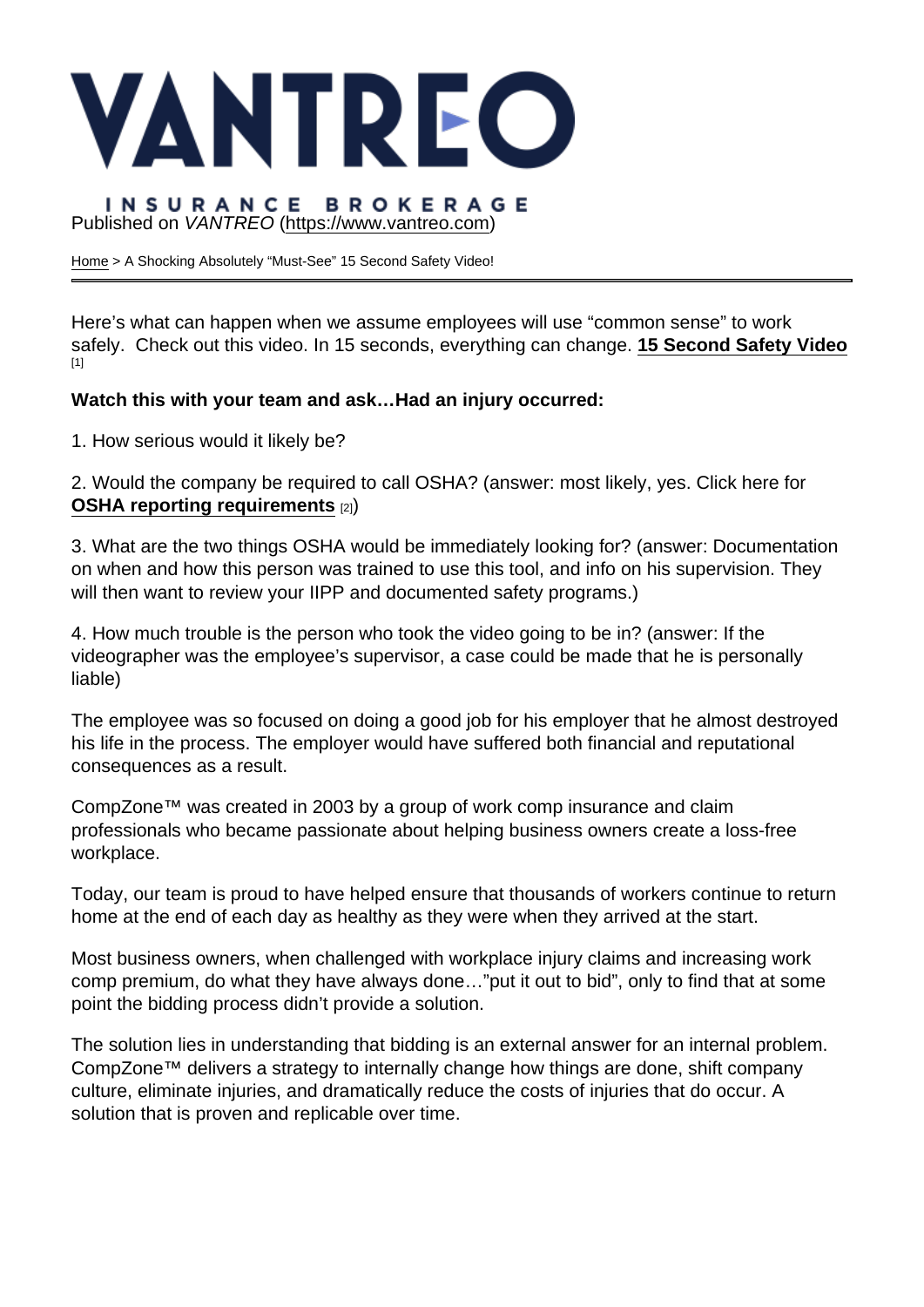Questions? Just let us know how to begin a conversation with you. [Reply here](mailto:dweinstein@vantreo.com?subject=A Shocking Absolutely Must See 15 Second Safety Video!) [3] or call us at 800-967-6543 ext 244.

[workers compensation insurance](https://www.vantreo.com/coverage/workers-comp-insurance) [4]

div#block-block-4 .column { font-size: 11px; margin: 0; }

# CORPORATE MAILING

1901 W Corporate Way Ste 1 Anaheim, CA 92801 [info@vantreo.com](mailto:info@vantreo.com) [\(800\) 967-6543](tel:1-800-967-6543) Fax (707) 546-2915

**CHICO** 

VANTREO 2068 Talbert Dr Ste 100 Chico, CA 95928 [\(530\) 895-1555](tel:530-895-1555)

EUREKA

Craig Hansen Insurance Service 2103 Third Street Eureka, CA 95501 [\(707\) 445-9691](tel:707-445-9691)

#### SACRAMENTO

Benefits Done Right 601 University Ave Ste 250 Sacramento, CA 95825 [\(916\) 891-1889](tel:916-891-1889)

#### SAN RAFAEL

VANTREO 851 Irwin St. Ste 300 San Rafael, CA 94901 [\(415\) 922-2300](tel:415-922-2300)